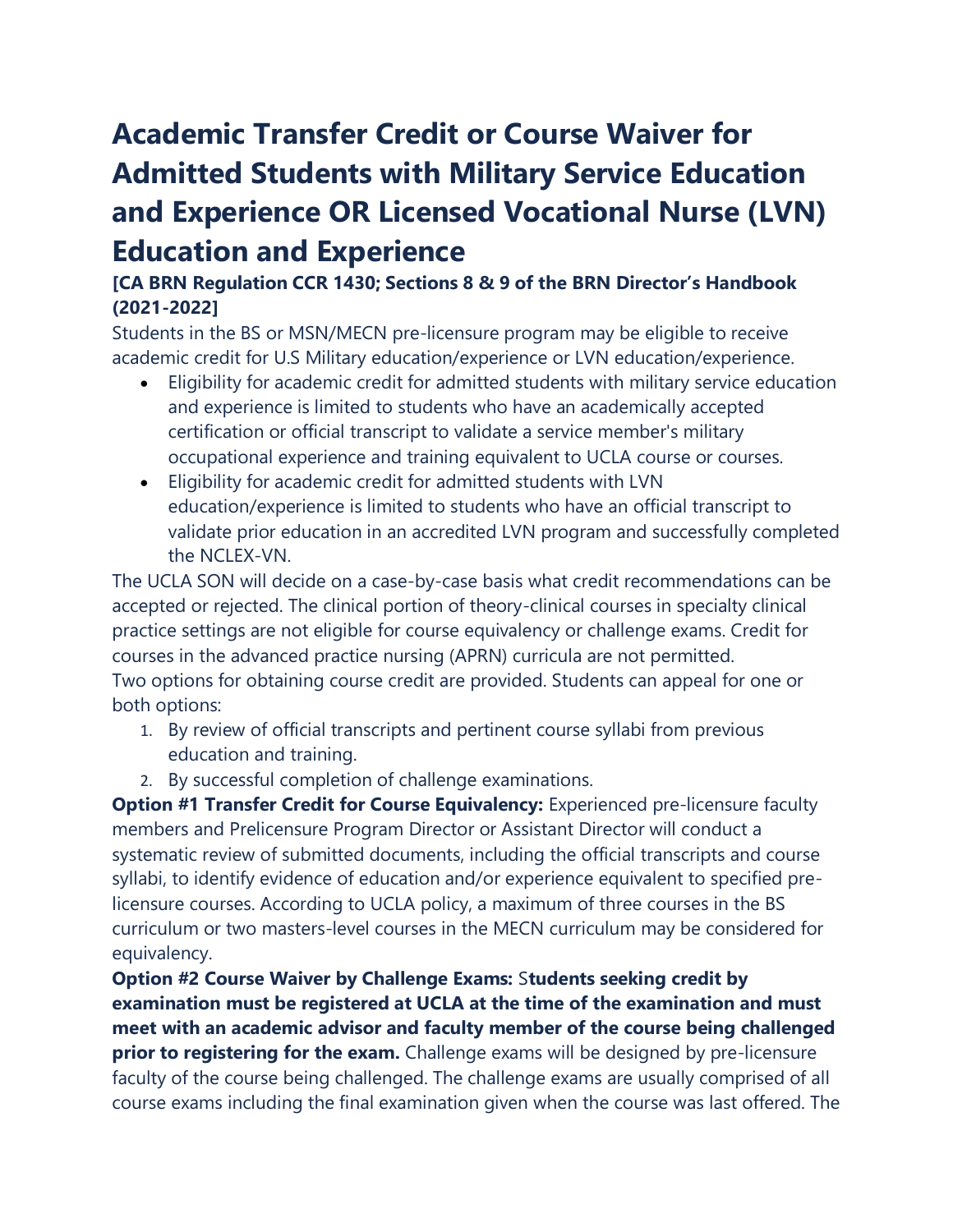individualized plan for offering challenge exams or meeting other course requirements must be approved by the current faculty of the course being challenged and the Prelicensure Program Director.

The course examination(s) and/or other required assignments must be taken at least thirty (30) days prior to enrollment for the equivalent course. Students who are choosing Option #2 will be allowed to review a course syllabus (with course objectives, content outlines, textbook list, type of test questions, and test format) as preparation for at least 30 days prior to taking the examination or submitting other required assignments (as outlined in the individualized plan for course challenge). A passing grade (according to the course syllabus) on examinations and/or other required course assignments is recorded with a grade of *P* for *Passing* (in the case of the BS program)

or *S* for *Satisfactory* (in the case of the MECN program) on the permanent record. If students fail one or more examination(s), they are not allowed to re-take the exam. The failed attempt to challenge a course is not recorded.

**Note: Credits earned by past courses taken (Option 1) or courses waived by course examinations (Option 2) may not be acceptable for transfer or waived at other institutions.**

## **Procedure for Pursuing Options #1 & #2:**

- 1. The student meets with Course Lead Faculty and the Prelicensure Program Director (or Assistant Director) who together determine whether the student's prior course content, experiences, and/or training are either equivalent to SON course content (Option #1) or more conducive to waiver by challenge exams (Option #2).
- 2. If the faculty member and Prelicensure Program Director (or Assistant Director) approves content equivalency (Option #1) or agrees to provide credit by examination (Option #2), an individualized plan will be developed for the student who is approved to waive or required to challenge a course.
- 3. Option #2 only: prior to enrollment in the course being challenged, student schedules the examination with course faculty, who will prepare and score the exams (or other required course activities / assignments) and provide course grade.
- 4. Student files the appropriate forms with the Office of the Associate Dean for Student Affairs who assists students to submit their results to UCLA Office of the Registrar for recording.

The Office of the Associate Dean for Student Affairs will maintain annual records regarding all students who are eligible for and/or apply for academic credit for military or LVN education/experience.